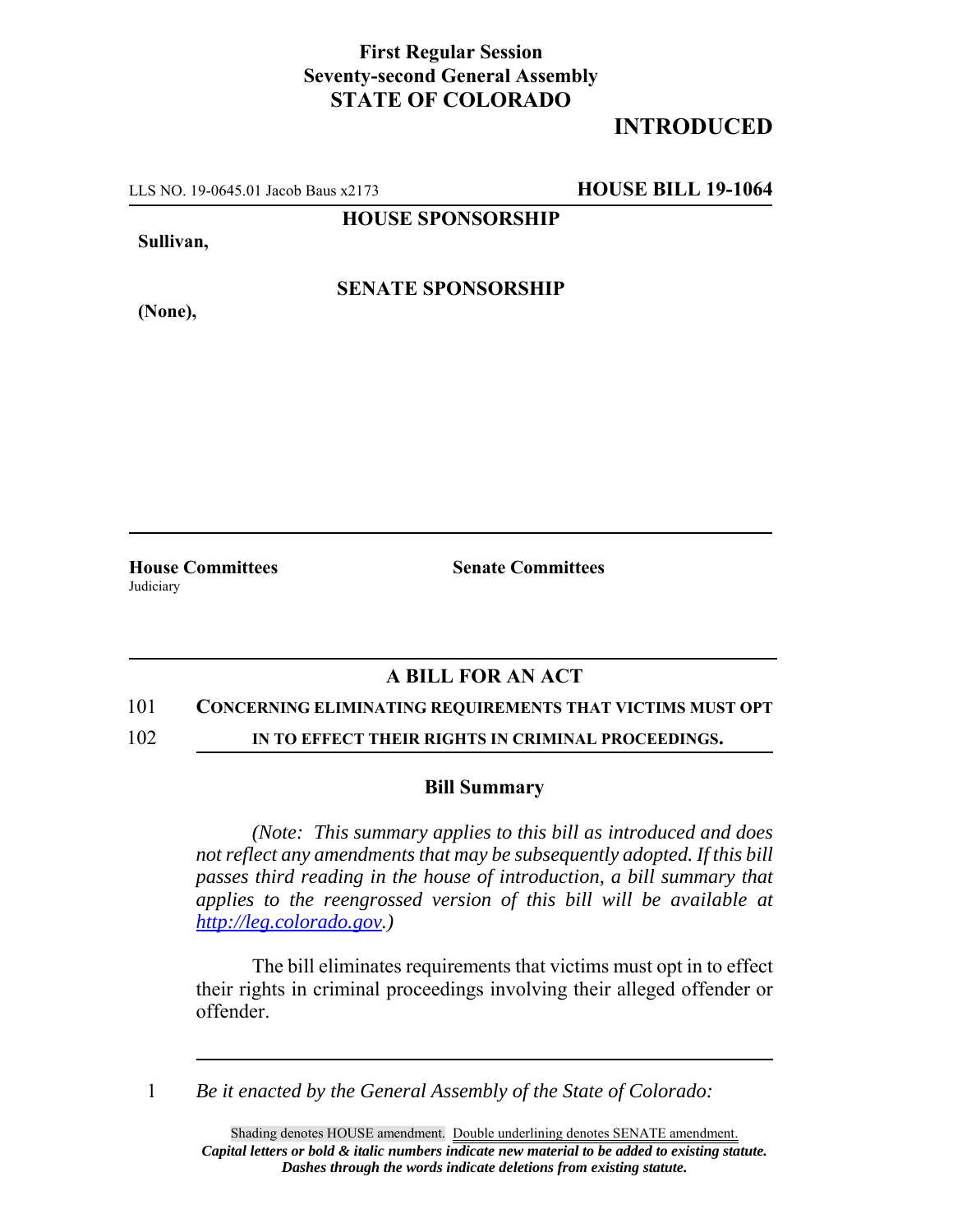**SECTION 1.** In Colorado Revised Statutes, 16-8-115, **amend** 2  $(4)(i)(II)$  as follows:

 **16-8-115. Release from commitment after verdict of not guilty by reason of insanity or not guilty by reason of impaired mental condition.** (4) (i) (II) Upon the filing of a petition pursuant to this 6 paragraph (i) SUBSECTION (4)(i), the court shall set a date for a hearing on the petition. The defendant shall notify the local law enforcement agency with which the defendant is required to register and the prosecuting attorney for the jurisdiction in which the local law enforcement agency is 10 located of the filing of the petition and the hearing date. Upon the victim's 11 request, The court shall notify the victim of the filing of the petition and the hearing date. At the hearing, the court shall give opportunity to the victim to provide written or oral testimony. If the court enters an order discontinuing the defendant's duty to register, the defendant shall send a copy of the order to the local law enforcement agency and the Colorado bureau of investigation.

 **SECTION 2.** In Colorado Revised Statutes, 16-8-118, **amend** (2)(d)(II) as follows:

 **16-8-118. Temporary removal for treatment and rehabilitation.** (2) (d) (II) Upon the filing of a petition pursuant to this 21 paragraph (d) SUBSECTION (2)(d), the court shall set a date for a hearing on the petition. The defendant shall notify the local law enforcement agency with which the defendant is required to register and the prosecuting attorney for the jurisdiction in which the local law enforcement agency is located of the filing of the petition and the hearing 26 date. Upon the victim's request, The court shall notify the victim of the filing of the petition and the hearing date. At the hearing, the court shall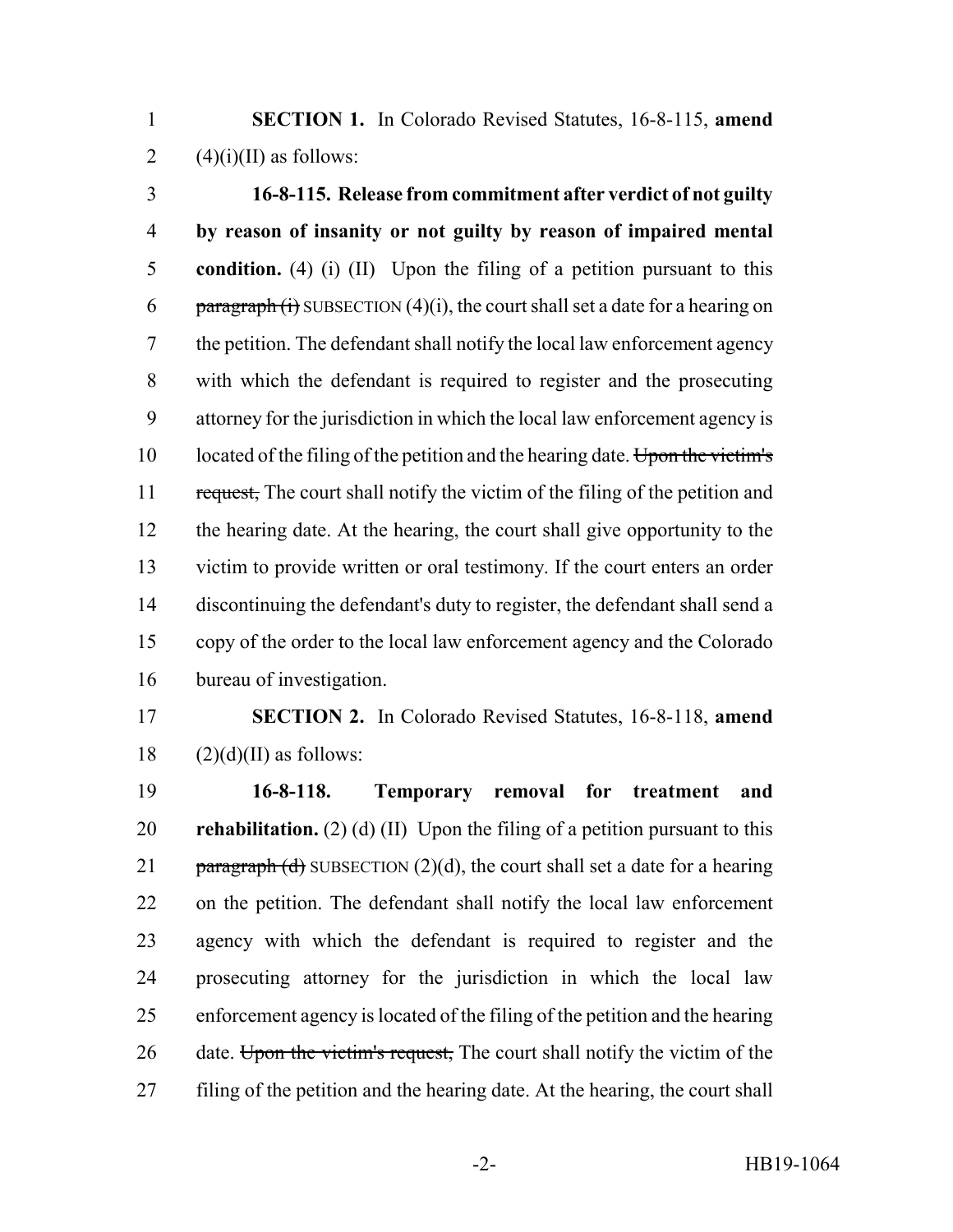give opportunity to the victim to provide written or oral testimony. If the court enters an order discontinuing the defendant's duty to register, the defendant shall send a copy of the order to the local law enforcement agency and the Colorado bureau of investigation.

 **SECTION 3.** In Colorado Revised Statutes, 17-2-214, **amend** (2) as follows:

 **17-2-214. Right to attend parole hearings.** (2) (a) In the case of any offenses against the person, as specified in article 3 of title 18, 9 C.R.S., Notice of any parole proceeding shall MUST be sent by the department of corrections, working in cooperation with the board, to any victim of the crime or relative of the victim, if the victim has died, at least 12 sixty days before the hearing. Such notice shall MUST be sent to the last address in the possession of the department of corrections or the board, 14 and the victim of the crime or relative of the victim, if the victim has died, has the duty to keep the department of corrections or the board informed of his or her most current address.

 (b) In the case of any offenses other than offenses against the 18 person as specified in article 3 of title 18, C.R.S., notice of any parole 19 proceeding shall be sent by the department of corrections, working in 20 cooperation with the board, only upon request to the department of 21 corrections or the board, to any victim of the crime or relative of a victim, 22 if the victim has died, who makes such a request at least sixty days before 23 the hearing. Such notice shall be sent to the last address in the possession 24 of the department of corrections or the board, and the victim of the crime or relative of the victim, if the victim has died, has the duty to keep the department of corrections or the board informed of his or her most current address.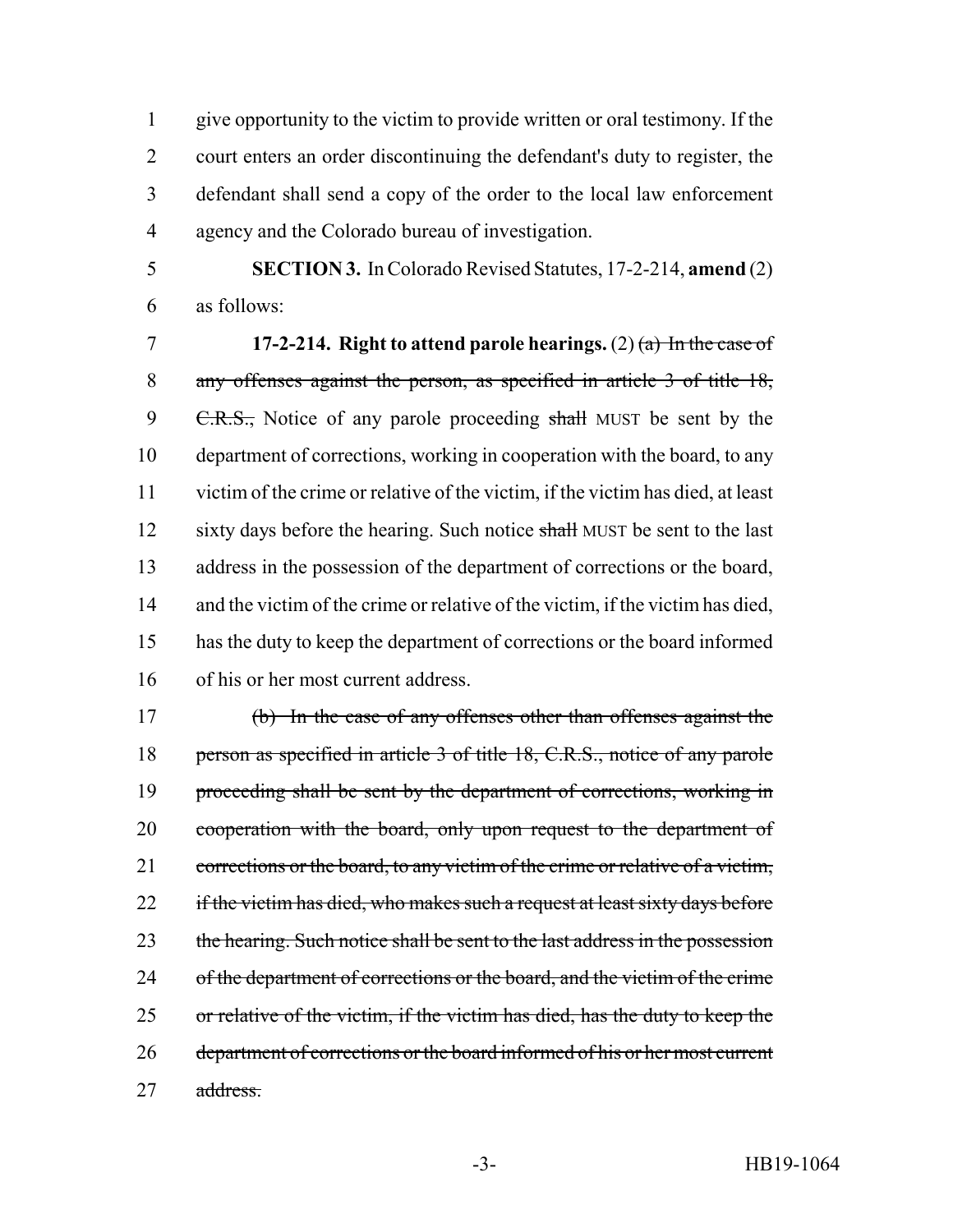**SECTION 4.** In Colorado Revised Statutes, 24-4.1-302.5, **amend** 2 (1)(c)(I), (1)(j), (1)(q), and (1)(r); and **repeal** (1)(b.5) as follows:

 **24-4.1-302.5. Rights afforded to victims - definitions.** (1) In order to preserve and protect a victim's rights to justice and due process, each victim of a crime has the following rights:

 (b.5) The right to be informed of and present for the critical stages 7 described in section  $24-4.1-302$  ( $2$ )(k) to ( $2$ )( $\alpha$ ) and ( $2$ )( $\alpha$ ), upon the written request of the victim; except that the victim shall have the right 9 to be informed of the critical stage described in section  $24-4.1-302(2)(1)$ without submitting a written request for notification;

 (c) (I) Except as otherwise provided in subparagraph (II) of this 12 paragraph (c) SUBSECTION  $(1)(c)(II)$  OF THIS SECTION:

13 (A) The right to be informed upon request by the victim, when a person who is accused or convicted of a crime against the victim is released or discharged from county jail;

 (B) The right to be informed upon written request by the victim, when a person who is accused or convicted of a crime against the victim is released or discharged from custody other than county jail, is paroled, escapes from a secure or nonsecure correctional facility or program, or absconds from probation or parole.

21 (i) The right to be informed upon written request from the victim, of any proceeding at which any postconviction release from confinement in a secure state correctional facility is being considered for any person convicted of a crime against the victim and the right to be heard at any such proceeding or to provide written information thereto. For purposes of this subsection (1), "proceeding" means reconsideration of sentence, a parole hearing, a full parole board review, commutation of sentence, or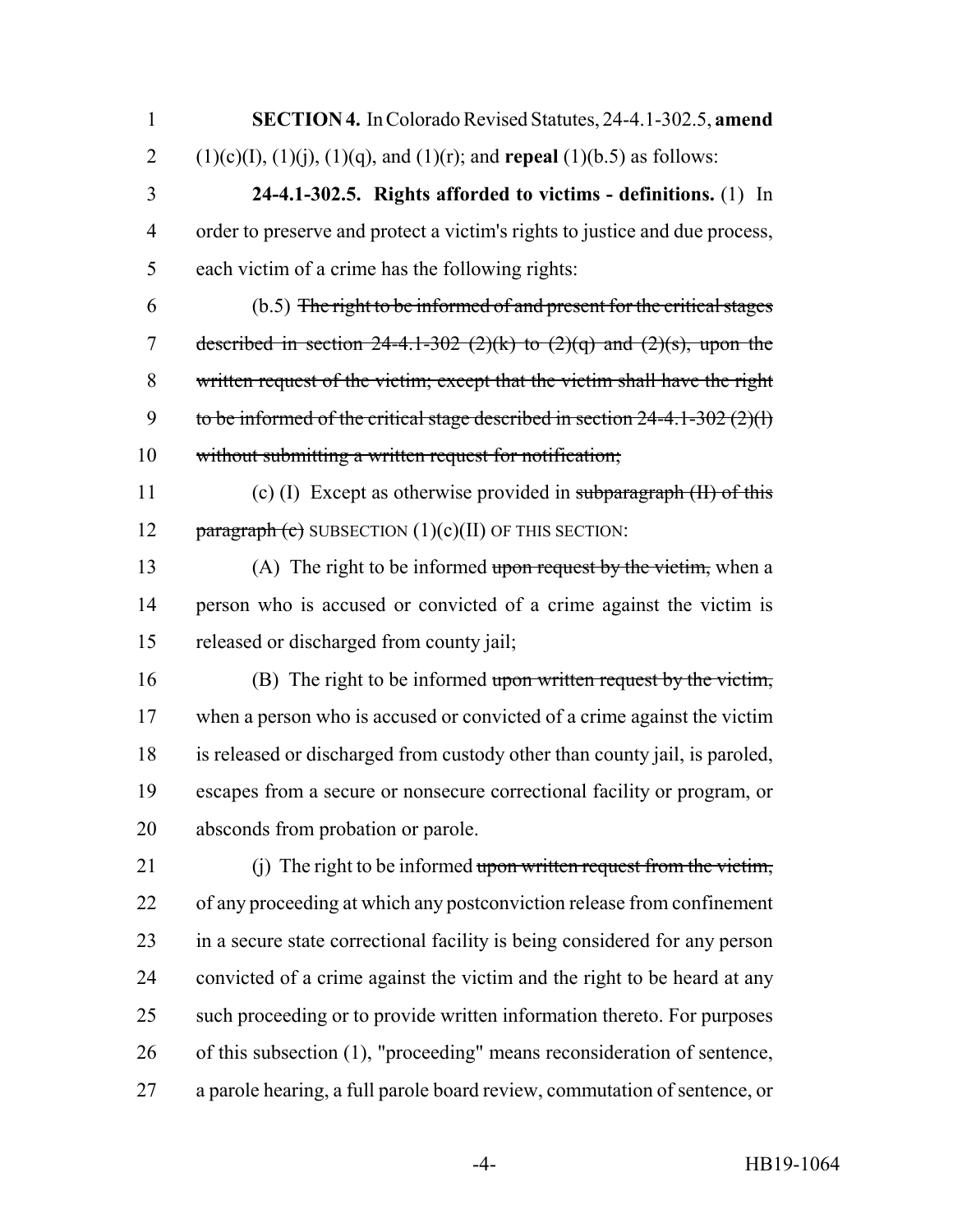consideration for placement in the specialized program developed by the department of corrections pursuant to section 17-34-102.

 (q) The right to be informed upon written request by the victim, when a person convicted of a crime against the victim is placed in or transferred to a less secure public or private correctional facility or program;

 (r) The right to be informed upon written request by the victim, when a person who is or was charged with or convicted of a crime against the victim escapes or is permanently or conditionally transferred or released from any public hospital, private hospital, or state hospital;

 **SECTION 5.** In Colorado Revised Statutes, 24-4.1-303, **amend** (10)(b)(III), (10)(b)(IV), (13.5)(a) introductory portion, (14) introductory 13 portion, (14.1) introductory portion, and (14.2) introductory portion as follows:

 **24-4.1-303. Procedures for ensuring rights of victims of crimes.** (10) (b) As soon as available, the law enforcement agency shall give to each victim, as appropriate, the following information:

 (III) Unless such information would be inconsistent with the requirements of the investigation, information as to whether a suspect has been taken into custody and, if known, whether the suspect has been 21 released, any conditions imposed upon such release, and information as 22 to how the victim may request further notification THAT MAY BE 23 REQUIRED pursuant to section 24-4.1-302.5 (1)(c);

 (IV) The law enforcement agency shall provide the victim in a cold case information concerning any change in the status of the case. In 26 addition, upon the written request of the victim, the law enforcement agency shall provide an update at least annually to the victim concerning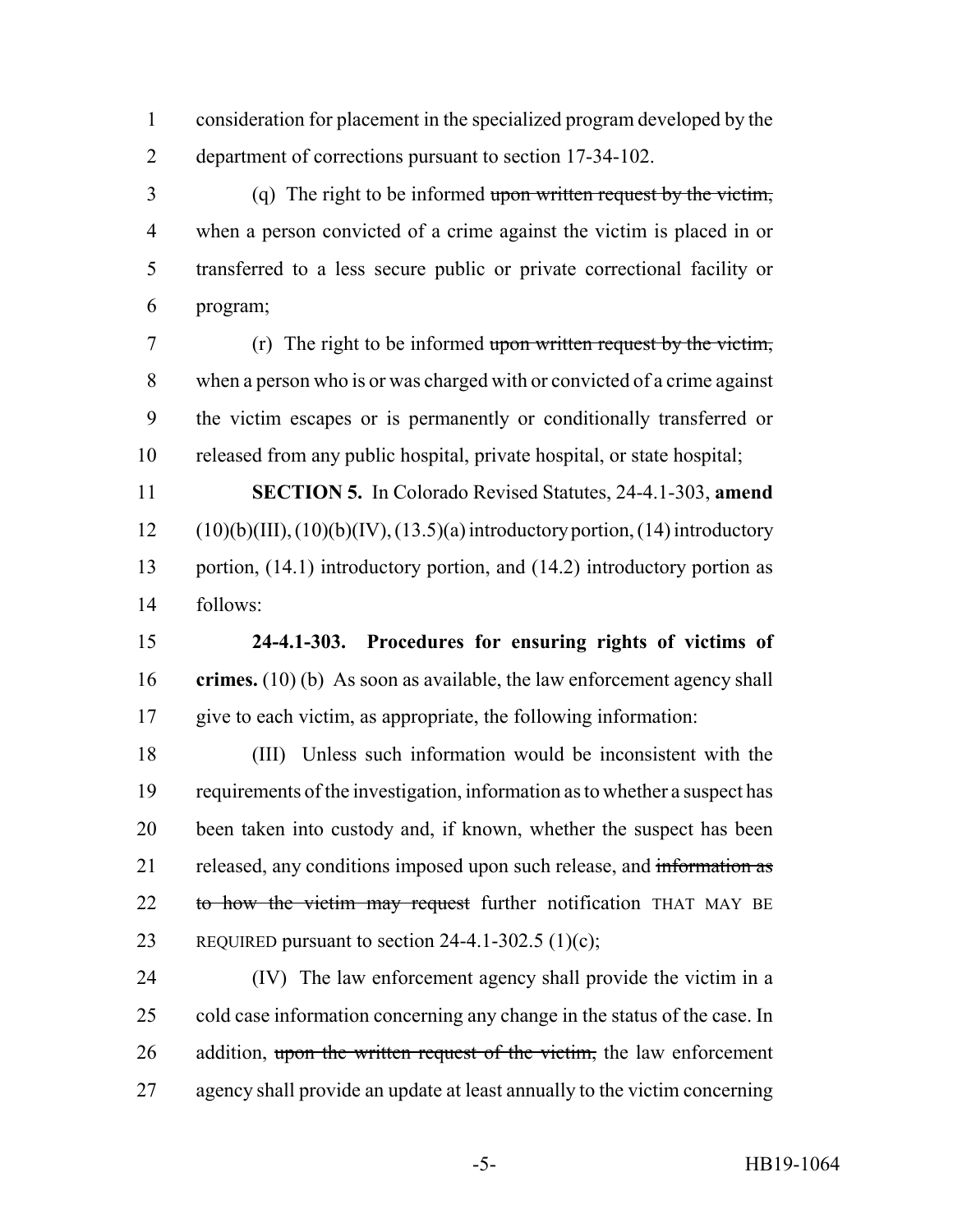the status of a cold case involving one or more crimes for which the criminal statute of limitations is longer than three years.

 (13.5) (a) Following a sentence to probation, and upon the written 4 request of a victim, the probation department shall notify the victim of the following information regarding any person who was charged with or convicted of a crime against the victim:

 (14) Upon receipt of a written victim impact statement as 8 provided in section 24-4.1-302.5 (1)( $j$ , 5), the department of corrections shall include the statement with any referral made by the department of corrections or a district court to place an offender in a public or private 11 community corrections facility or program. Upon written request of a 12 victim, the THE department of corrections or the public or private local corrections authorities shall notify the victim of the following information regarding any person who was charged with or convicted of a crime against the victim:

16 (14.1) Upon the written request of a victim, the THE Colorado mental health institute at Pueblo, or the Colorado mental health institute at Fort Logan, as may be applicable, shall notify the victim of the following information regarding any person who was charged with or convicted of a crime against the victim:

 (14.2) Upon receipt of a written statement as provided in section  $24-4.1-302.5(1)(i.5)$ , the department of human services, division of youth corrections, shall include the statement with any referral made by the department of human services or a district court to place an offender in 25 a public or private community corrections facility or program. Upon 26 written request of the victim, the THE department of human services and any state hospital shall notify the victim of the following information